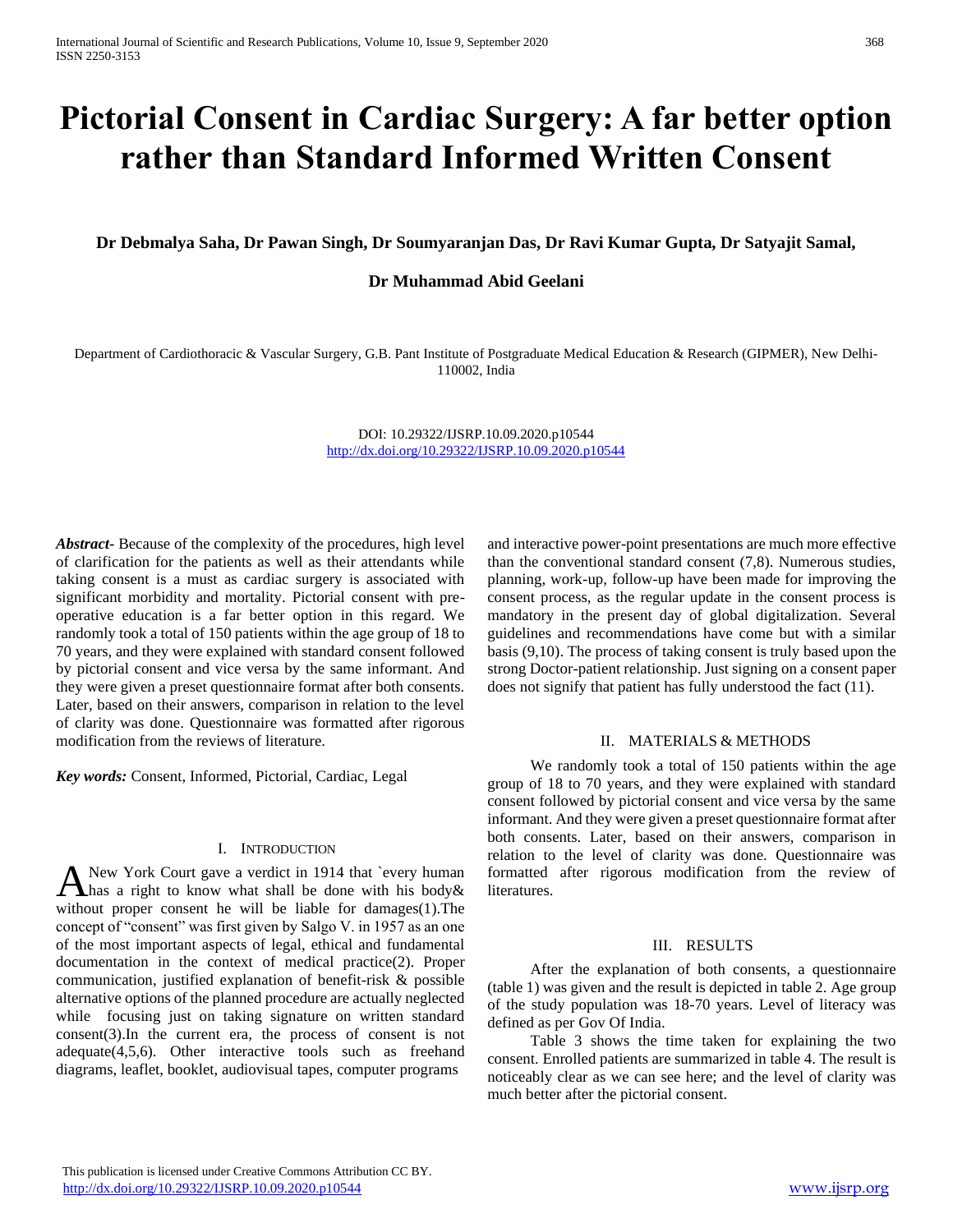| <b>Serial No</b> | Knowledge                                       | <b>Standard Consent/Pictorial Consent</b> |
|------------------|-------------------------------------------------|-------------------------------------------|
|                  |                                                 |                                           |
|                  |                                                 |                                           |
|                  | Diagnosis of the disease                        | Yes/No                                    |
| 2.               | Operative procedure planned                     | Yes/No                                    |
| 3.               | Alternative options                             | Yes/No                                    |
| 4.               | Approaches/incisions                            | Yes/No                                    |
| 5.               | Monitoring lines/devices                        | Yes/No                                    |
| 6.               | Pacing wires/temporary pacemaker                | Yes/No                                    |
| 7.               | Drains                                          | Yes/No                                    |
| 8.               | Comorbidities increasing the risk               | Yes/No                                    |
| 9.               | Blood products $&$ complications                | Yes/No                                    |
| 10.              | Cardioversion                                   | Yes/No                                    |
| 11.              | <b>ICU</b> stay                                 | Yes/No                                    |
| 12.              | Post-operative events                           | Yes/No                                    |
| 13.              | Long-term outcomes-survival/morbidity/mortality | Yes/No                                    |

### TABLE 1.

## TABLE 2.

| <b>SERIAL NO.</b> | <b>KNOWLEDGE</b>                                    | <b>STANDARD</b><br><b>CONSENT</b> | <b>PICTORIAL</b><br><b>CONSENT</b> |
|-------------------|-----------------------------------------------------|-----------------------------------|------------------------------------|
|                   |                                                     |                                   |                                    |
|                   | Diagnosis of the disease                            | 80                                | 145                                |
| 2.                | Operative procedure planned                         | 51                                | 142                                |
| 3.                | Alternative options                                 | 71                                | 138                                |
| 4.                | Approaches/incisions                                | 91                                | 148                                |
| 5.                | Monitoring lines/devices                            | 48                                | 132                                |
| 6.                | Pacing wires/temporary pacemaker                    | 61                                | 129                                |
| 7.                | Drains                                              | 101                               | 141                                |
| 8.                | Comorbidities increasing the risk                   | 78                                | 123                                |
| 9.                | Blood products $&$ complications                    | 78                                | 141                                |
| 10.               | Cardioversion                                       | 41                                | 129                                |
| 11.               | <b>ICU</b> stay                                     | 96                                | 131                                |
| 12.               | Post-operative events                               | 79                                | 137                                |
| 13.               | Long-term outcomes-<br>survival/morbidity/mortality | 68                                | 128                                |

TABLE 3.

| <b>TIME TAKEN</b><br>(minutes) | STANDARD CONSENT | PICTORIAL CONSENT |
|--------------------------------|------------------|-------------------|
| Maximum                        | $\sqrt{2}$       | 29                |
| Minimum                        |                  | 13                |
| Average                        | 10               |                   |

 This publication is licensed under Creative Commons Attribution CC BY. <http://dx.doi.org/10.29322/IJSRP.10.09.2020.p10544> [www.ijsrp.org](http://ijsrp.org/)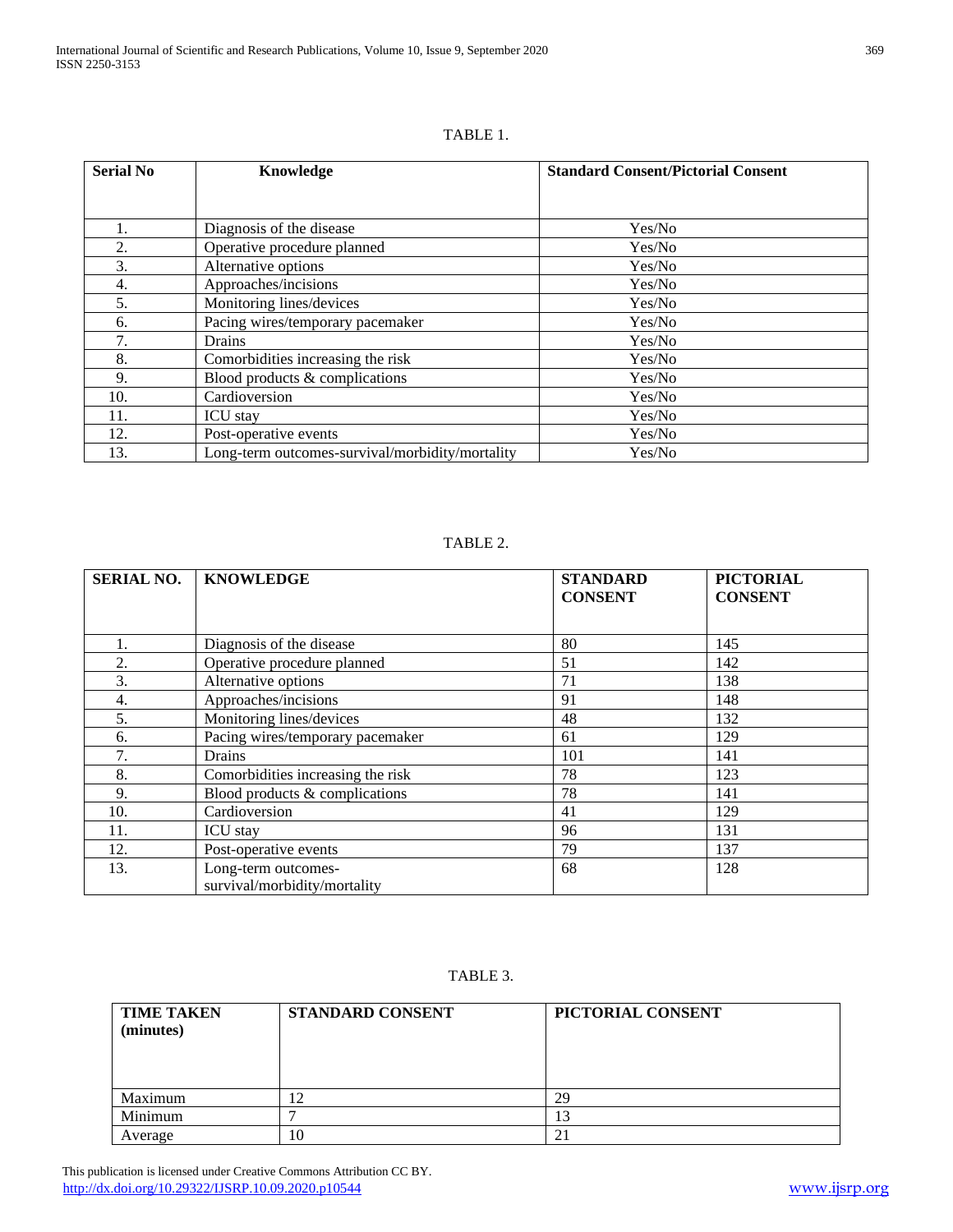| \ RI |  |
|------|--|
|------|--|

| <b>PATIENTS</b>    | <b>MALE</b> | <b>FEMALE</b> |
|--------------------|-------------|---------------|
|                    |             |               |
| AGE GROUPS 18 - 35 | 26          | 38            |
| $36 - 55$          | 32          | 23            |
| $56 - 70$          | 21          | 10            |
| <b>LITERATE</b>    | 45          |               |
| <b>ILLITERATE</b>  | 34          | 56            |

### IV. DISCUSSION

 In clinical ground "informed consent" is the legal and ethical conceptual process by which the patient is provided with information relevant to a proposed diagnostic or therapeutic intervention; and should be elaborated sufficiently that the patient can come to a decision for making a rational choice among the possible available options. In actual clinical scenario the informed consent has just become a process of taking signature on consent form due to huge and increasing work load in the hospital(12).Because of global digital advancements, the patients are now much aware ,and they come to clinic or hospital with different queries regarding different therapeutic options, after exploring their problems in the internet; as a result the process of consent has been complex(13,14,15).

That is why the decision making must be customized according to the patient`s ability to understand (16). It should involve active contribution of both the doctor and the patient but choice making must be done voluntarily without any external influence to avoid legal conflicts(17,18).Another important issue while taking standard written consent is language barrier when both the informant and the patient are from two different geographical areas; in that situation self-explanatory pictorial consent is a better option(19,20).

While explaining the pictorial consent, the facts were more easily clarified and understood such as:

 1.Diagnosis: Perception level was far better after simple illustrations while disclosing the diagnosis.

 2.Proposed treatment plan and possible alternative: Patient was satisfied after being explained in pictorial form, power-point presentation including audiovisual clips.

 3.Approaches/incisions: Confusion of leg wounds in postoperative CABG patients were cleared when they were explained with free-hand diagrams prior to surgery.

 4.Monitoring devices/pacing wire/drains: The necessity of neck lines, invasive(arterial) blood pressure monitoring, infusion pumps with inotropes or supporting medications, basics of all parameters projected on the monitors were explained in a simplified manner with the help of illustrations. It was also explained that the pacing wire that come out from the body is for temporary pacing to treat the transient heart blocks, and it will be cut before discharge. The functions of both mediastinal and chest drains were explained along with the probable time of its removal.

 6.Cardiopulmonary bypass: It was better understood in pictorial form.

 This publication is licensed under Creative Commons Attribution CC BY. <http://dx.doi.org/10.29322/IJSRP.10.09.2020.p10544> [www.ijsrp.org](http://ijsrp.org/)

 7.Cardioversion and its possible complications were explained.

 8.Blood product transfusion and its complications: They had a few queries regarding their preoperative donated blood, and it may give better recovery if transfused, but they were explained about the complications of unnecessary transfusions.

 9.Diet: Dietary modification is an important aspect in postoperative CABG patients; and food stuffs were better understood in pictorial form for the illiterate.

 People must understand that there is no procedure that is risk-free (12). Although the level of clarity is far improved for the patients after being explained the pictorial consent.

### V. LIMITATIONS

 The pictorial consent we tried to utilize had its own limitations. The questionnaire format, that was used to assess the level of clarity, did not cover so many significant aspects of the surgical plans.

### VI. CONCLUSIONS

 As patient can understand and remember a very few information provided during informed consent, the standard consent in cardiac surgery should be improved with the implementation of interactive and self-explanatory measures such as simple pictures, diagrams, illustrations, audiovisual tapes. It is not assured that the patient will go through the facts in the written consent completely even it may contain the detailed information, while the pictorial consent being interactive in nature involves the patient for active participation for achieving possible highest level of clarity in understanding. A good consent process would help better in avoiding ethical and legal conflicts. More studies should be carried out to improve and standardize the concept of pictorial consent as it is a newer advancement in the field of medical practice.

#### **REFERENCES**

- [1] Herz DA, Looman JE, Lewis SK. Informed consent: is it a myth? Neurosurgery 1992; 30:453–458.
- [2] Berg JW, Appelbaum PS. Informed consent: legal theory and clinical practice. 2nd ed. Oxford: Oxford University Press;2001